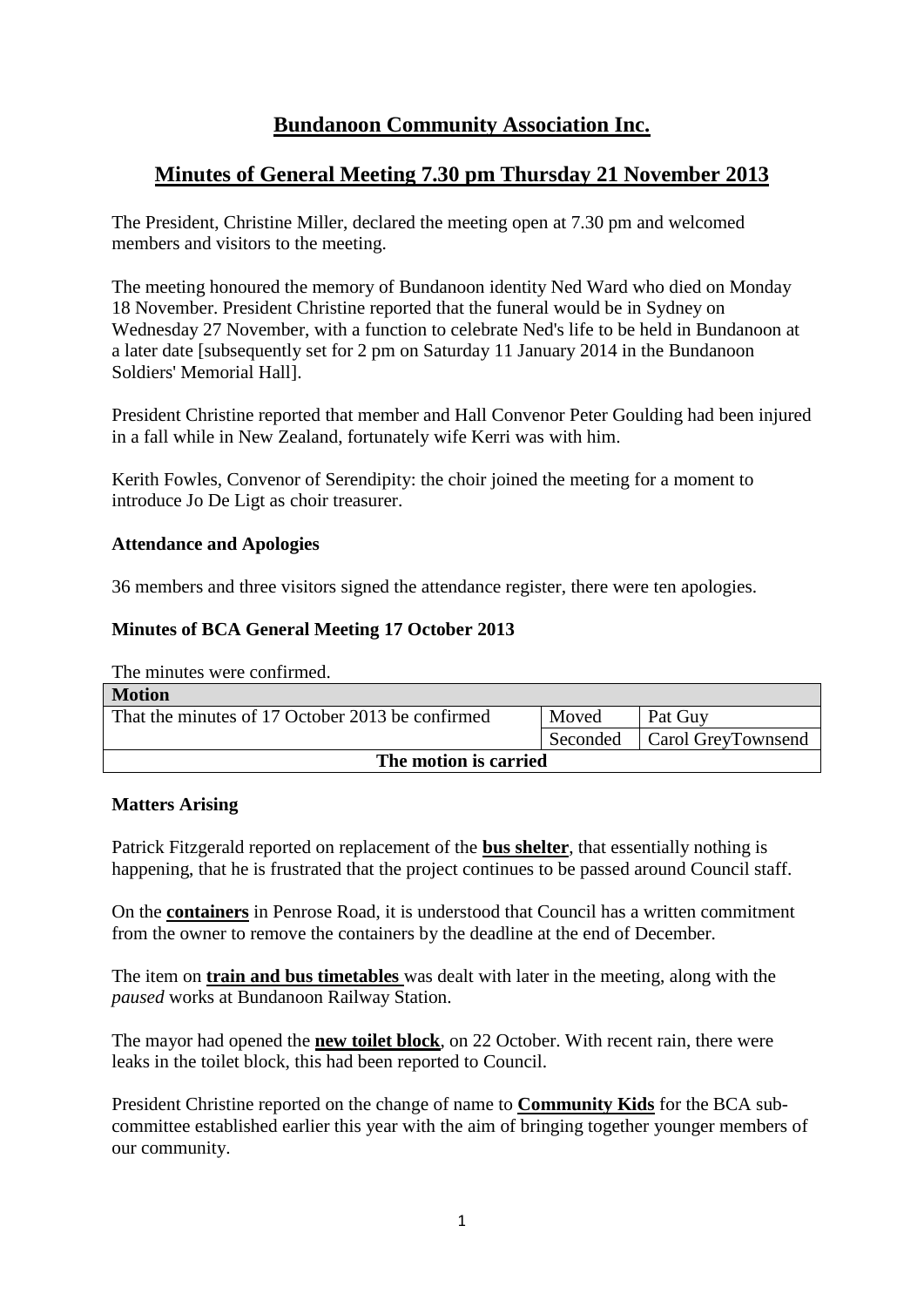There was nothing further to report on the **Erith Street development**.

On the **priority to involve young people** initiative, Harvey Grennan reported on a presentation to young rugby league players that took place at the Bundanoon Club and which attracted positive publicity.

On the **communications tower**, Alan Olsen is to do further research on claims that it is when they are working hard to pick up signals (as is always the case in Bundanoon) that mobile telephones do the most damage.

## **President's Report**

President Christine provided an update on the *paused* **works at Bundanoon Railway Station**. Effectively, the works are now paused.

Following the town meeting on 24 October, President Christine had attended a meeting on October  $30<sup>th</sup>$  at Parliament House in Sydney. The representatives at the meeting from Transport for NSW and from the Minister for Transport's Office committed to be in touch with us on Friday November  $1<sup>st</sup>$ , or Monday November  $4<sup>th</sup>$ . Despite regular follow ups, as noted in a broadcast email to BCA members, nothing yet, still.

We were led to believe (as shared at the Town Meeting) that the southern side of the railway line, as per the original plan, had been approved by Heritage, but the northern side assessment was not completed. We now are of the opinion that the northern side, as per the original plan, has not been approved by Heritage, but we do need confirmation on this point.

Meanwhile President Christine has set up a subcommittee to work with the BCA Committee to continue developing input, ideas, facts and possibilities to share with Transport for NSW, to reach a better outcome for all. The work at the station has ceased meanwhile. With December around the corner, President Christine suggested that we may be able to reasonably assume that nothing will now commence in 2013.

Patrick Fitzgerald is heading up the working group. Members of the community who have agreed to assist in one way or another, some by advising, some by writing, some by investigating and enquiring and reporting back, are Trevor Brown, Peter Fenn, Pat Guy, Liz Moore, Rod Moore, Ben Sandilands and Philip Walker. President Christine thanked these people for their willingness.

At the same time, in the broadcast email, President Christine encouraged BCA members to be in touch with Minister Berijiklian to encourage the Minister's office to continue to work with us to reach a compromise position as soon as possible. Christine suggested copying correspondence to the Member for Goulburn, Pru Goward.

Christine speculated on the future of rail services at Bundanoon Railway Station, following discussion at the Southern Villages Group and conversations with Berrima Buslines. We may be looking at the prospect of buses between Bundanoon and Moss Vale, and express buses between Moss Vale and Campbelltown, with Bundanoon Railway Station used only for explorer type rail services between Sydney, Canberra and Melbourne. Christine will continue dialogue with Berrima Buslines.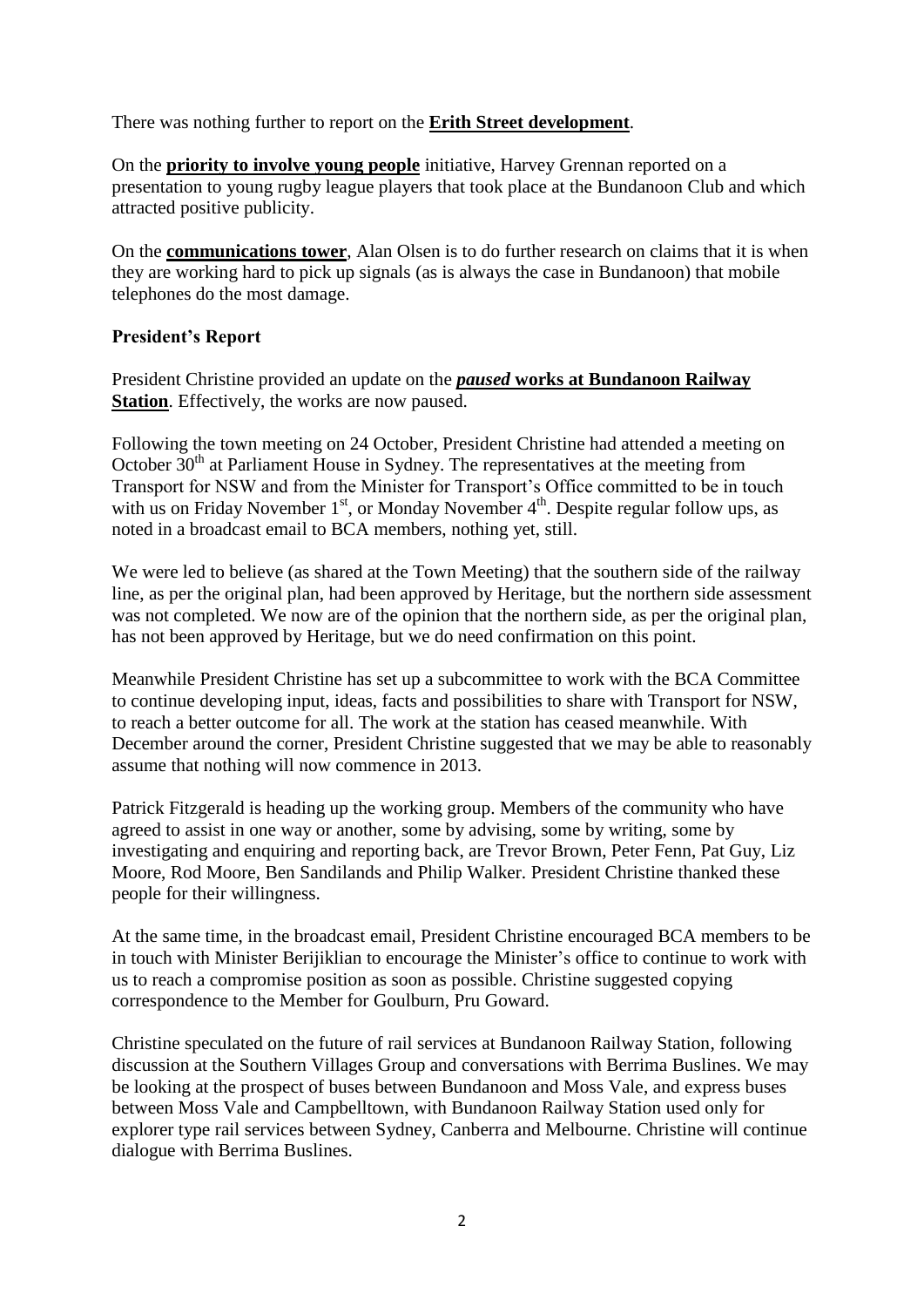Christine reported on **Bundanoon Sesquicentenary 2015** and the proposed formation of a new subcommittee, to be chaired by Andrea Ward with Philip Walker as secretary and Bruce Marshall as treasurer. The Bundanoon Guinea Flower may be an appropriate floral symbol for the  $150<sup>th</sup>$  celebration.

| <b>Motion</b>                                     |          |             |  |
|---------------------------------------------------|----------|-------------|--|
| That a new Sesquicentenary Subcommittee be formed | Moved    | Ralph Clark |  |
| with initial seed funding of \$1,000              | Seconded | Neil Wright |  |
| The motion is carried                             |          |             |  |

Philip Walker distributed a flyer with the message *Bundanoon: A Community … Since 1865*, inviting BCA members and others to a meeting and function in the Hall at 4.30 pm on Sunday 1 December

Christine reported on **2-4 Church Street: Change of Use from Church to Funeral Home and Chapel**. This is Council LUA 13/0756.

A sign outside the Uniting Church had gone up prematurely, but had now come down.

There is correspondence from Council that the application has been withdrawn. Given that "the proponent proposes to use the site to perform funeral services ordinarily incidental to a church building and nor involving a mortuary or chapel, no requirement for Council development consent is triggered."

There remained confusion on whether the application had been withdrawn because there is "no requirement for Council development consent" or because the proponent no longer "proposes to use the site to perform funeral services ordinarily incidental to a church building".

New member Geoff McCubbin pointed out to the meeting that decisions by the Uniting Church have been made in Sydney by the Synod on NSW and ACT, rather than locally.

President Christine reported that work continues on updating the **BCA Constitution**.

In respect of a broadcast email on a police matter, President Christine informed the meeting that she had verified the request and had confirmed it as genuine prior to the broadcast.

## **Treasurer's Report**

Treasurer Sandra Nicholls reported on the finances of Bundanoon Community Association, with written copies of the Treasurer's Report distributed to those present at the meeting.

| <b>Motion</b>                           |          |                           |
|-----------------------------------------|----------|---------------------------|
| That the Treasurer's report be accepted | Moved    | <b>Patrick Fitzgerald</b> |
|                                         | Seconded | John Desmond              |
| The motion is carried                   |          |                           |

The Treasurer's Report was accepted.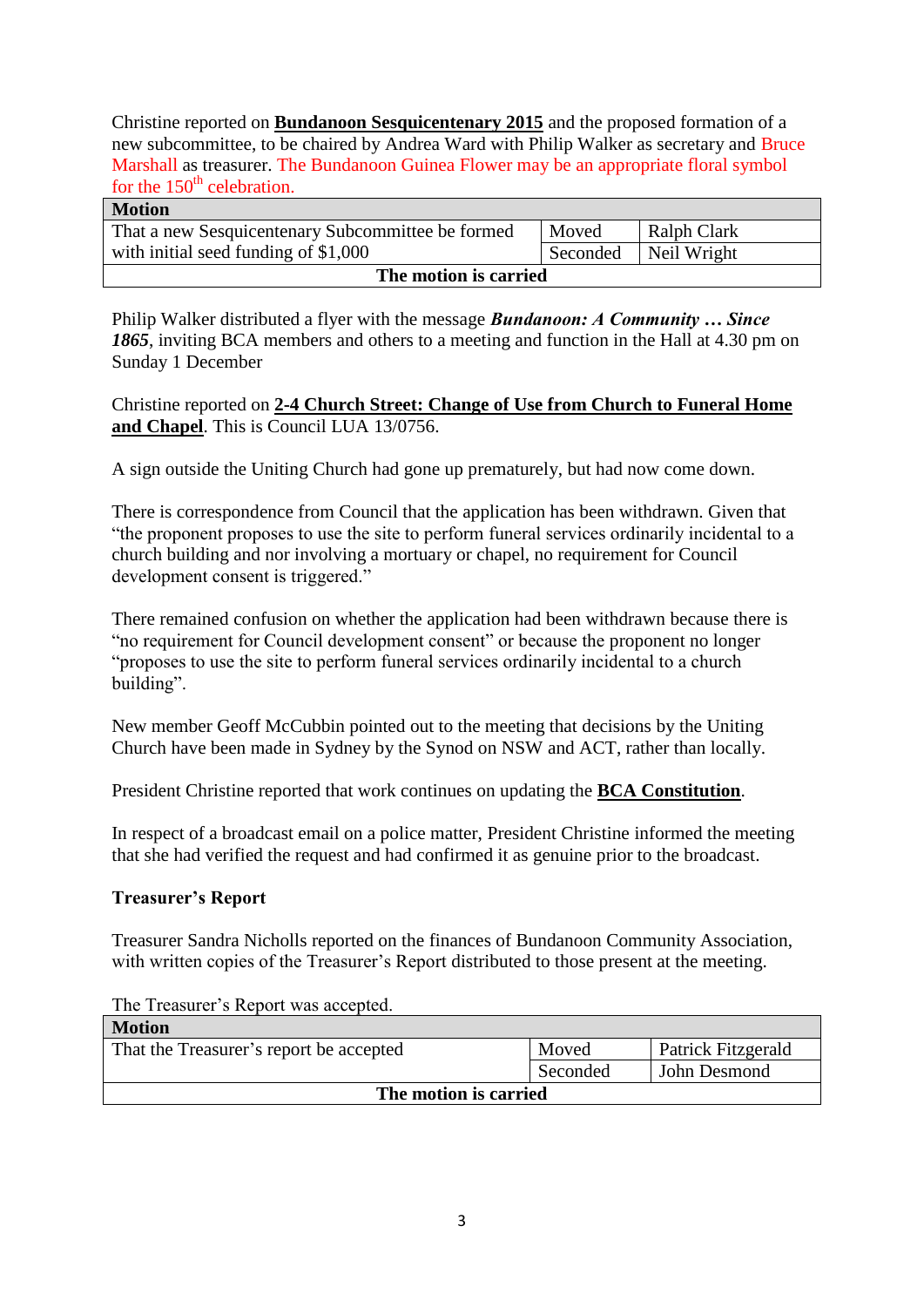## **Correspondence**

Letter from Council 28 October: Containers in Penrose Road Letter from Grace Middleton of Bundanoon 29 October: thanking BCA Letter from Council 30 October: 2-4 Church Street Change of Use Letter from Australia Post 31 October: Our Community Funding Centre Letter from John Wood of Southern Highlands Carriage Club 1 November: Plan for Major Event in 2015 Letter from Ron Dartnell of Bundanoon: thanking BCA President Card from Pam Davies: thank you Email broadcast to membership 18 October: planned works at Railway Station Letter to Transport for NSW 20 October: Railway Station pause and invite Letter to NSW Office of Environment and Heritage 20 October: Railway Station pause Email letters to Councillors: Town Meeting invite Media Release 24 October: Town Meeting Email broadcast to membership 25 October: Town Meeting Emails and letters to non-members of BCA 31 October: follow up Town Meeting Email to Council GM 31 October: Council media release Email broadcast to membership 31 October: Railway Station pause Email letters to Councillors: Railway Station pause Media Release 3 November: Railway Station pause Letter to Council 17 November: thank Catherine Froome re containers in Penrose Road Letter to Wild Horizons 17 November: congratulating CamelBak Highland Fling Letter to CamelBak 17 November: congratulating CamelBak Highland Fling Email broadcast to membership 18 November: Railway Station update

## **Membership**

Ann McCarter reported that membership totalled 526.

## **Highlights**

President Christine highlighted as achievements Remembrance Day, involving the RSL and Bundanoon Pubic School, the Garden Ramble on 26 and 27 October and the Highland Fling on 9 and 10 November.

On the Garden Ramble, Kerrie Conant-Brown referred to her written report, with the 2013 Ramble a resounding success despite the lack of rain, the horrendous winds and the bushfires which deterred a number of attendees.

On the Highland Fling, Danien Beets mentioned the support for the Fling from Serendipity; the choir, Men's Shed, Bundanoon Community Garden and Rural Fire Service among others.